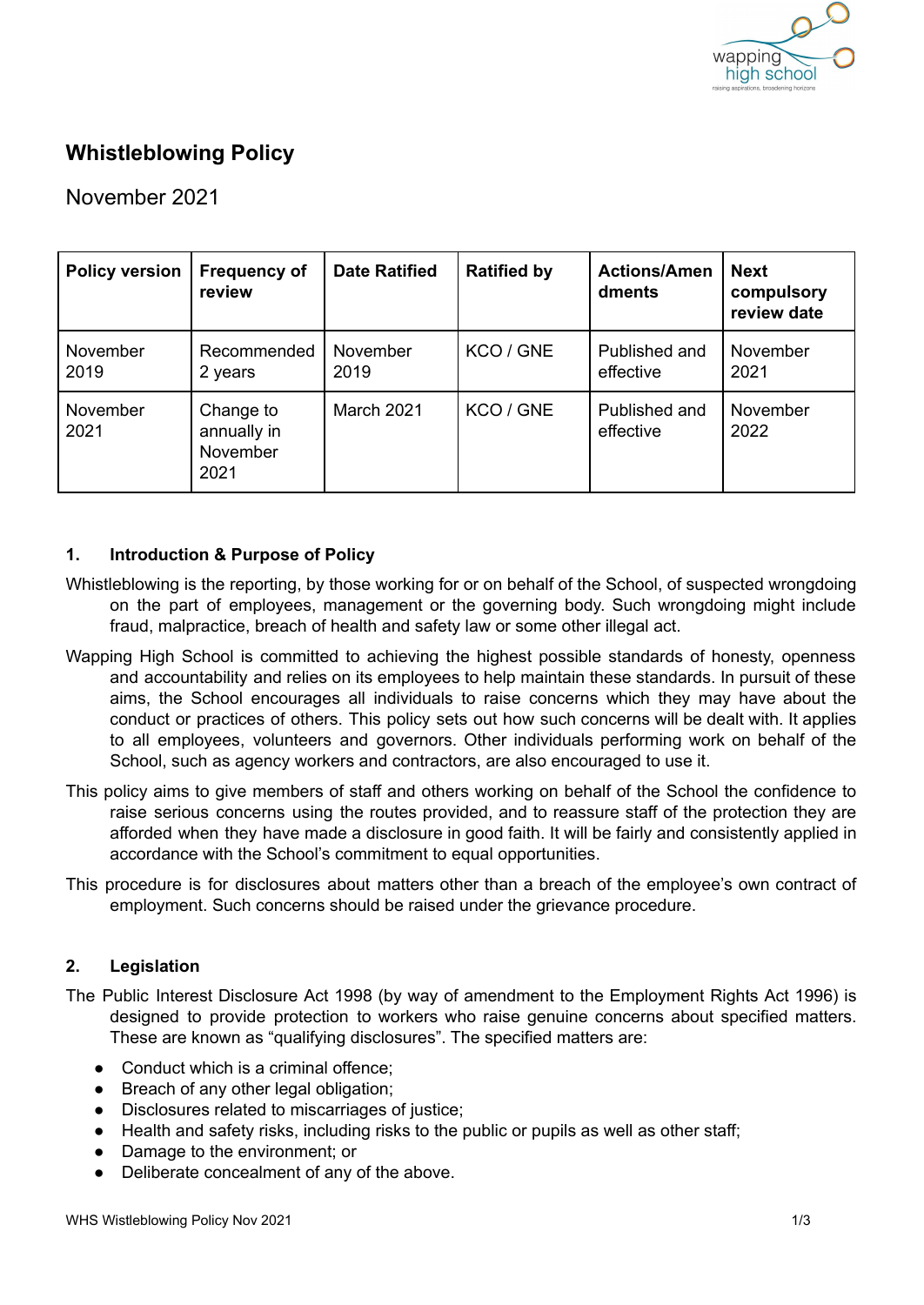

- A worker who makes a qualifying disclosure has the right not to be dismissed, subjected to any other detriment or victimised because he/she has made the disclosure. The School will take a zero tolerance approach to any act of harassment or victimisation resulting from a member of staff raising a concern in good faith. A member of staff making an allegation within the scope of this policy will be supported by the School when raising a concern, providing that he/she:
	- Believes the concern to be true
	- Is not acting maliciously or making false allegations
	- Is not seeking any personal gain.

## **3. Raising a Concern**

As a first step, a member of staff should normally raise concerns with his/her immediate line manager, the Headteacher or the Designated Safeguarding Lead (DSL) where this is appropriate to the nature of the concern. If the allegations involve the Headteacher, the member of staff should raise the matter with the Chair of the Governing Body.

Concerns may be raised verbally or in writing, but the earlier the concern is expressed the easier it is to take any required action. Where a concern is raised verbally, the person hearing it must ensure that a written statement of it is made to assist with any subsequent investigation. School management will take all concerns raised within the scope of this policy seriously and identify the appropriate level of investigation, taking external advice as necessary. The concerns raised will be treated in confidence, whilst recognising that the individual raising the concerns may need to come forward as a witness at a later date.

- The whistle blower may invite a recognised trade union representative or a work colleague to be present during any meetings or interviews held in connection with the concerns raised.
- If a worker requests that their identity be protected, it will not be disclosed unless the School is required to do so in law. Whilst the School will not refuse to consider anonymous reports, those making them must be aware that it is considerably more difficult to investigate matters properly in such circumstances or to resolve the concern satisfactorily.
- While the School encourages members of staff to raise their concerns internally, the School also recognises that some staff may feel unable to do this and that they may therefore wish to contact an independent, external organisation (see section 6).

#### **4. Investigating Concerns**

- Preliminary enquiries will be made into the concerns raised to establish whether a formal investigation is required. Immediate action may be taken – prior to an investigation being conducted – if there are concerns for the safety or welfare of pupils or others.
- If a formal investigation is not to be undertaken, the reasons why will be explained to the individual as soon as possible. If an investigation is undertaken, this will normally be conducted by an appropriate senior individual with no previous involvement with the concerns raised. In certain cases, this may involve governors and/or an external independent investigator. The investigation will be conducted, where appropriate, in accordance with the School's other relevant internal procedures which could involve the suspension of staff on full pay whilst the investigation is being carried out. Investigations involving child protection issues will not commence until external advice has been sought from the local authority designated officer.
- Written records will be taken throughout the investigation and the employee will be kept informed of the likely timescale and progress of the investigation. The investigator will be responsible, where possible within 28 days, for reporting formally to the Headteacher and/or Governing Body on the